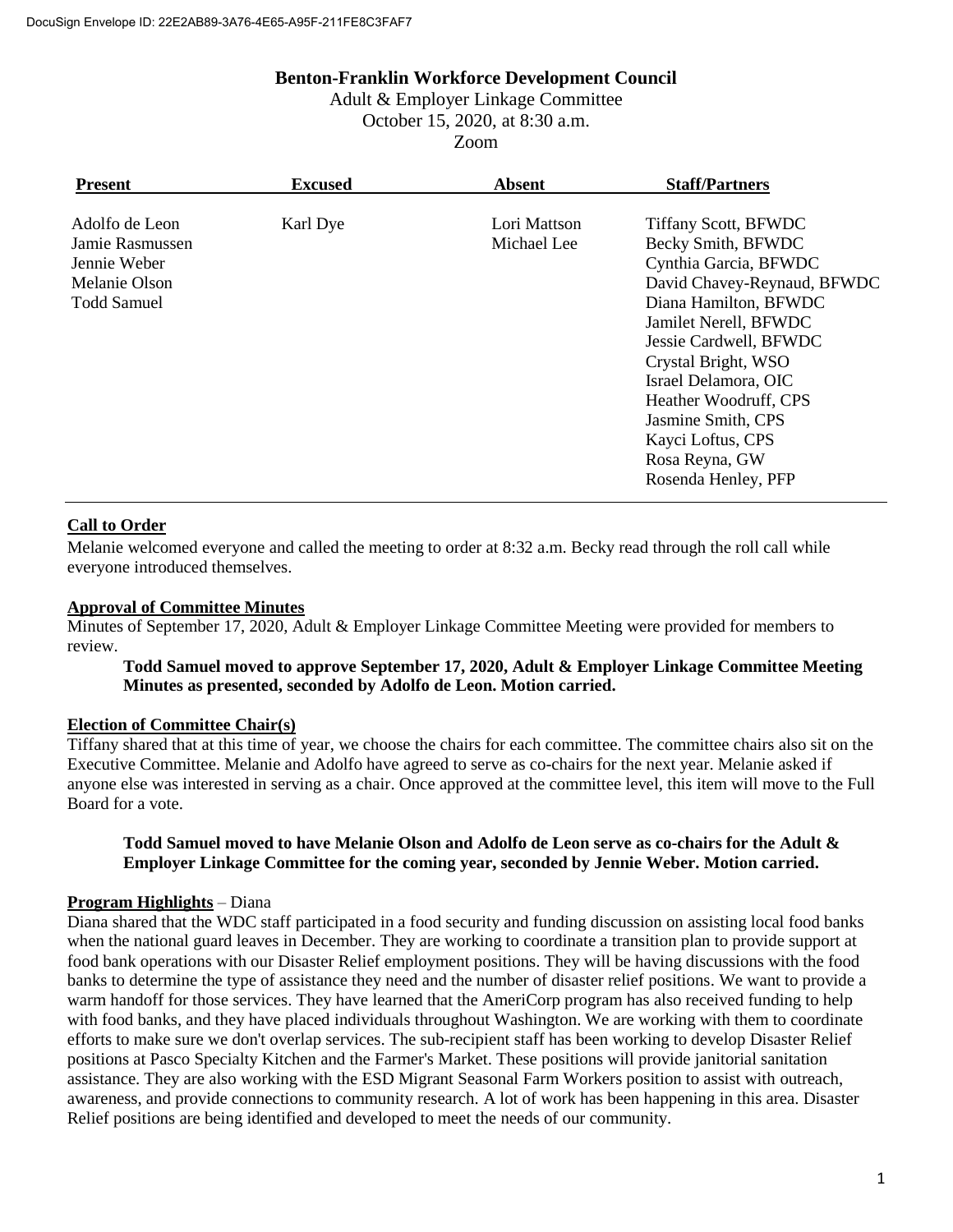She shared that Sandvik is laying off 50 workers this month. Thirty impacted workers attended the Rapid Response sessions provided on the worksite. These workers are eligible for services in the Employment Recovery Program because they are permanently laid off. So far, two individuals have asked for services.

She pointed out the Performance Summaries. These show the outreach and recruitment efforts that are happening in all programs. We now have a new sign at WorkSource that says that we continue to do virtual services. The signage includes a QR code so the customer can connect quickly.

### **EcSA Update** – Jamilet

Jamilet shared that we are at twelve participants enrolled, which is behind the target. There have been many challenges contributing to this low number. They continue to do outreach in the area.

Todd asked what the main barriers were for this program. Jamilet shared that at the beginning of the program, SNAP was a requirement. This was a significant barrier because many fear anything that has to do with the government. Another barrier is that no one in that area has had any experience with WorkSource. We are trying to educate them about what WorkSource does, and that services are free. Another barrier is trying to virtually serve a community that doesn't have a lot of digital access. She explained that they are working on modifying the contract to add more ways to measure outcomes and a new plan of outreach and tracking.

Heather shared a few success stories from the EcSA program. These stories will be highlighted on social media to try to inspire others to take part in the program.

Todd asked what is being learned from the calls being made to those on unemployment. Heather shared that we do not see a high level of engagement. We are hearing that the lack of employment opportunities in the area has caused them not to have hope of getting a job. This is a long game. We will continue to reach out in many ways. This is a WorkSource effort as a whole.

### **Families Forward Washington (FFW) Updates** – Jamilet

Jamilet shared that we continue to exceed the number of enrollments. We are currently at 62 participants. They are currently looking for ways to maximize the budget, especially for training. Jamilet has communicated with the FFW funding source, DCS, to discuss a potential contract modification to award Goodwill additional training dollars and avoid a surplus at the end of the grant. She will be requesting an e-vote should DCS approve the BFWDC's budget proposal to award the subrecipient. She did not have a dollar amount to share, as this is still pending approval from DCS.

Rosa shared a success story that was in the meeting packet.

### **WorkSource Update** – Crystal

Crystal shared that there would be more information coming on the unemployment benefits outreach efforts being done by the center. Other outreach efforts include increasing awareness of the services being provided. This outreach includes the signage that was installed. There are also signs on the entryway doors that give a general glimpse of the types of services available, along with several ways to contact WorkSource. Thre is now have an incoming email address that goes to the Guest Resource Services Team and a QR code.

They are excited to continue building a more robust virtual service delivery menu. The team reached out to customers and asked what they are experiencing and what they would like to see. Based on that feedback, areas of opportunity were identified around group services and targeted services. A sub-group was created to address those that don't have a basic level of access to technology and need to connect by phone. The focus was on how to build equity at that basic level. They have created a job line for people to access job openings by phone. They continue to find creative ways to reach these people.